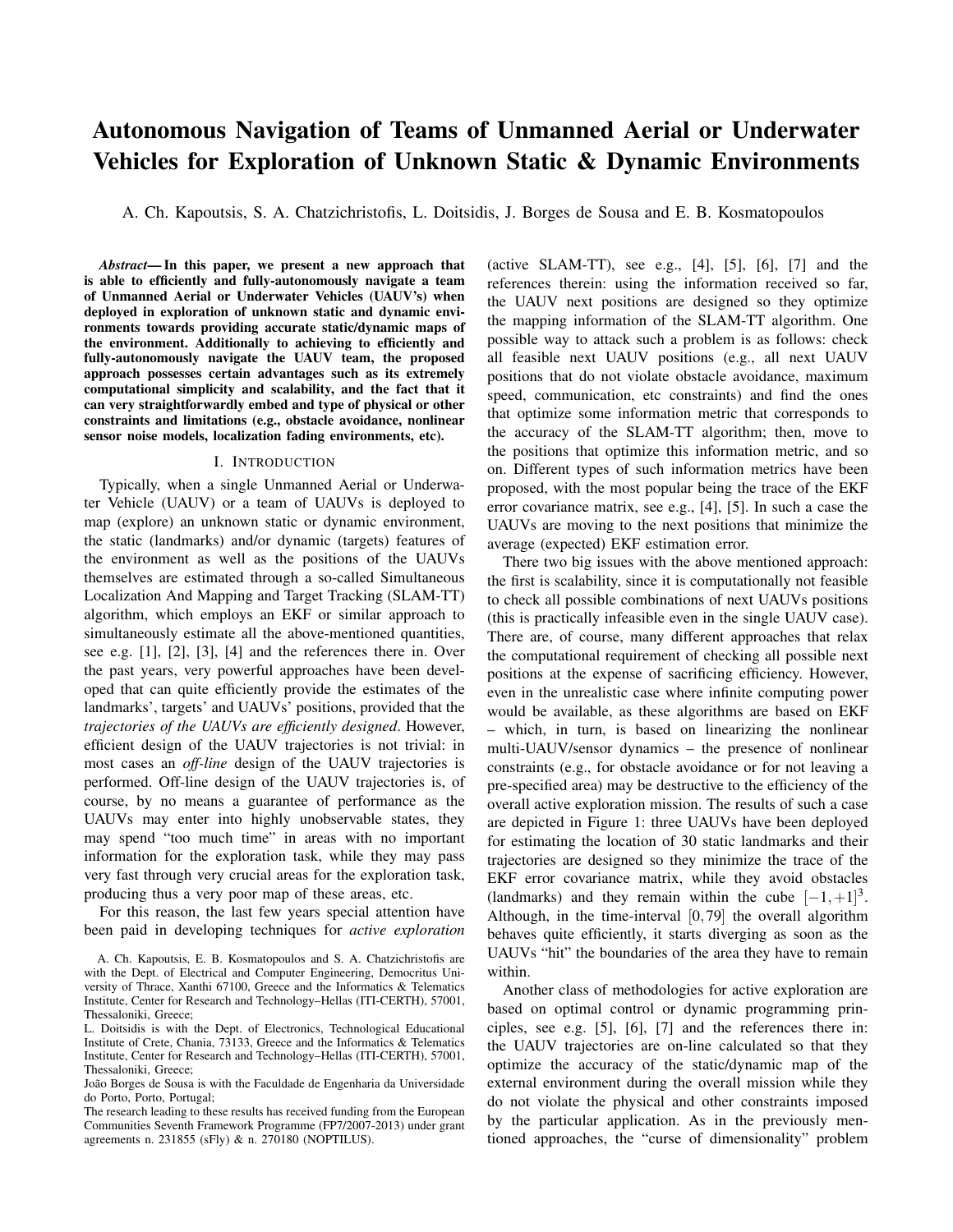(practically infeasible to compute in real-time the optimal UAUVs trajectories) is present there too: calculating the optimal UAUV trajectories is an NP-complete problem and, for this reason, relaxations or approximations of the optimal trajectory computations are required. Despite the quite successful and promising results of such approaches in *small-scale* applications or applications where sufficient *a priori* information is provided (e.g., for cases where a single autonomous vehicle is used or an initial "good" estimate of the environmental map is provided, etc), their extension to large-scale real-life applications is still an open issue.

In this paper, we present a new approach that overcomes the shortcomings of the existing methodologies. There are two basic attributes that render the proposed approach attractive: its extremely computational simplicity and the fact that it can straightforwardly incorporate arbitrary constraints and limitations that are met in real-life applications. The proposed approach is based on the so-called Cognitive-based Adaptive Optimization (CAO) algorithm that has been successfully implemented in multi-UAUV optimal surveillance coverage problems [8], [9]. The approach of [8], [9] was shown to efficiently handle arbitrary number of UAUVs and maps of arbitrary complexity and number of features. As the proposed in this paper approach is based on the extension of the approach of [8], [9], it inherits all these nice properties.

# II. AUTONOMOUS MULTI-UAUV NAVIGATION FOR EXPLORATION OF UNKNOWN ENVIRONMENTS

Consider a team of *N<sup>R</sup>* UAUVs moving in a 3D environment in order to estimate as accurately as possible the 3D positions of *N<sup>L</sup>* static features (landmarks) as well as the 3D positions of *N<sup>T</sup>* moving features (dynamic targets). The UAUV sensors are equipped proprioceptive measurements (e.g., from GPS or inertial sensors) to propagate their state (position and orientation) estimates, and are equipped with exteroceptive sensors (e.g., laser range finders, cameras, sonars, etc) that enable them to measure their distance or bearing from other robots and landmarks. To simplify our analysis, we will assume that the position and orientation (pose) of each UAUV are known with high accuracy within the global frame of<sup>1</sup> reference (e.g., from GPS and IMU measurements).

Let  $x_i^L$  and  $x_i^T$  denote the 3D position of the *i*th landmark (resp. target),  $x_i^R$  denote the position or pose of the *i*th UAUV and

$$
\mathbf{X} = [x_1^L, \dots, x_{N_L}^L, x_1^T, \dots, x_{N_T}^T], \quad \mathbf{X}^R = [x_1^R, \dots, x_{N_R}^R]
$$

denote the matrices of all features to be estimated and all UAUVs positions (poses), respectively. Furthermore, let Y denote the vector of all UAUVs' sensor measurements. In the most general case we have that the sensor measurements

are related to the matrices **X** and  $X^R$  through a nonlinear function that admits the form

$$
\mathbf{Y} = H(\mathbf{X}, \mathbf{X}^R, \Xi)
$$

where *H* is the nonlinear vector sensor function and  $\Xi$  is the sensor measurement noise vector. Let also  $\hat{X}$  denote the estimate of  $X$  as generated by a standard SLAM-TT algorithm (e.g., an EKF-based one). Apparently, different UAUV trajectories  $\mathbf{X}^R(t)$  result in different accuracy for the SLAM-TT algorithm. The *active exploration* problem is that of generating on-line the trajectories of the UAUVs  $\mathbf{X}^R(t)$  so that the estimation accuracy of the SLAM-TT algorithm is optimized. Additionally to optimizing SLAM-TT accuracy, the design for exploration using UAUVs will have to take into account the – sometimes very strict – limitations of the environment the UAUVs operate on: safe navigation, nonlinear sensor noise characteristics, and limited visibility of the UAUVs sensors are some of the limitations that render multi-UAUV autonomous navigation for exploration a very challenging task. Below, we list all different major limitations/challenges that any strategy for such a problem has to take into account:

(NL-Noise) The typical assumption made in most robotic applications that the sensor noise is additive Gaussian noise is very restrictive and not realistic in many UAUV applications. For instance, in UAUVs sonar- and vision-based sensors, the sensor noise affect the sensor measurements in a *NonLinear* fashion: typically, the noise affecting such sensors is proportional to the sensor-to-sensing point distance, i.e., *the larger is the UAUV-to-sensing point distance, the larger is the sensor noise*. As a result, it is more realistic to assume a multiplicative sensor noise model that takes the form

$$
y = h(x, q) + h_{\xi}(x, q)\xi
$$
 (1)

where *y* is the sensor measurement,  $x, q$  are the positions of the UAUV and the sensing point (landmark/target/another UAUV), respectively,  $h(x,q)$  is the sensor model in the noisefree case,  $h_x$ *i*(*x*,*q*) is a nonlinear function of *x* and *q* [e.g.,  $h_{\xi}(x,q)$  is the distance between *x* and *q*] and  $\xi$  is a standard Gaussian noise.

(LimVis) In addition to the (NL-Noise) limitation, the UAUV exteroceptive sensors are of limited visibility. As a result, additionally to the nonlinear sensor noise assumption (1), the sensor model for the exteroceptive sensors should be augmented to count for the limited visibility constraint. Moreover, the sensor model must be augmented to count for the case where there is no line-of-sight between the UAUV and the sensing point (e.g., there is an obstacle in between). As a result, the actual sensor model becomes:

$$
y_{x-q} = \begin{cases} \text{undefined} & \text{if } ||x - q|| \geq thres \\ \text{undefined} & \text{if there is no line-of-} \\ h(x,q) + h_{\xi}(x,q) \xi & \text{otherwise} \end{cases} \quad (2)
$$

where  $y_{x-q}$  denotes the sensor measurement from an UAUV at position *x* to a sensing point at position *q*, *thres* denotes the

<sup>&</sup>lt;sup>1</sup>In other words, we will assume that the UAUVs are perfectly localized and thus we will deal only with the problem of Simultaneous Mapping and Target Tracking – (SM-TT). It has to be emphasized that the proposed approach can be easily extended to deal with the SLAM-TT case, i.e., the case where simultaneously to estimating the static/dynamic map, the overall approach estimates the UAUVs poses by combining the proprioceptive and exteroceptive measurements of the UAUVs.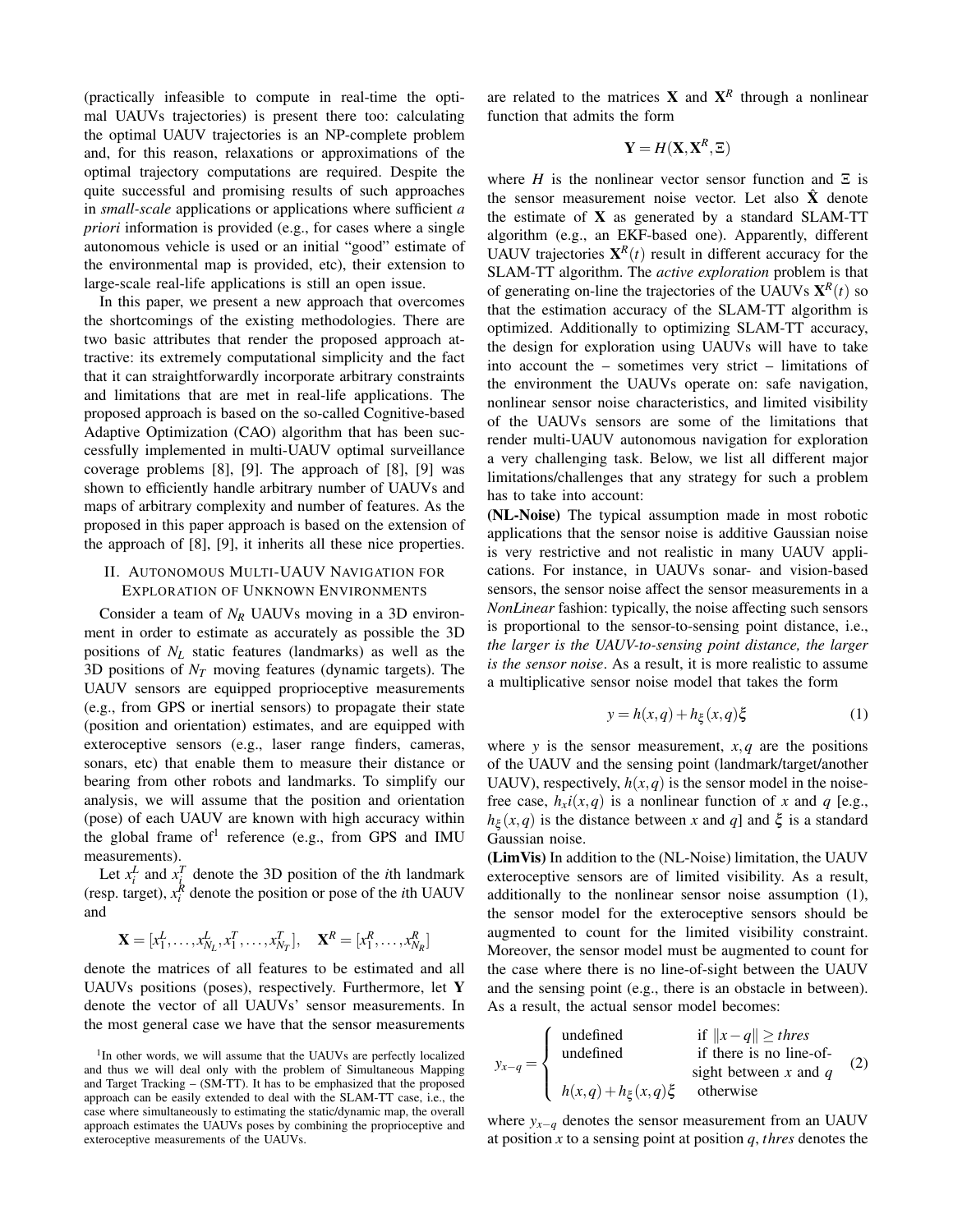

Fig. 1. Autonomous exploration by moving towards minimizing the trace of EKF error covariance matrix:  $N_R = 3$ ,  $N_L = 30$ ,  $N_T = 0$ , by assuming unlimited visibility, perfect localization and infinite computing power. The estimation error starts diverging as soon as the UAUVs hit the boundary of the cube  $[-1, +1]^3$  the UAUVs are constrained to remain within.

visibility threshold beyond which the vision or sonar sensor does not "see" and  $\|\cdot\|$  denotes the Euclidean norm.

(ObsAvoid) As in any real-life robot application, the UAUV navigation system must make sure that the UAUVs avoid obstacles as well as they remain within a pre-specified operational area. Usually, it is realistic to assume that the UAUVs can detect with accuracy the position of the obstacles nearby.

(Scalable) Finally, a main issue for any multi-UAUV navigation algorithm for exploration is scalability. Of course, scalability is an issue in any multi-robot application. In the case of underwater multi-UAUV applications, the scalability issue becomes way more significant mainly due to the limited bandwidth of UAUVs communication systems that allow only a few hundreds of bits/second to be transmitted/received.

Having all these limitations in mind, we now proceed to present the proposed methodology.

#### III. PROBLEM DEFINITION

In order to describe the proposed approach we need some preliminaries. Let  $\mathscr{P} = \{x_{i}^{(i)}\}_{i=1}^{N_R}$  denote the configuration<sup>2</sup> of the UAUV team, where  $x^{(i)}$  denotes the position of the *i*-th UAUV. We will say that a landmark or a target  $q = (x, y, z)$ is visible if there exists at least one UAUV so that

- the UAUV and the point *q* are connected by a line-ofsight;
- the UAUV and the point *q* are at a distance smaller than a given threshold value (defined as the maximum distance the UAUVs' sensor can "see").

Given a particular team configuration  $\mathscr{P}$ , we let  $\mathscr{V}$  denote the subset of all *visible landmarks and targets*, i.e., V consists of all landmarks and targets *q* that are visible from the UAUVs.

<sup>2</sup>For simplicity, we will assume that all UAUVs are of fixed and known orientation. All the results can be easily extended to the case of variable orientation.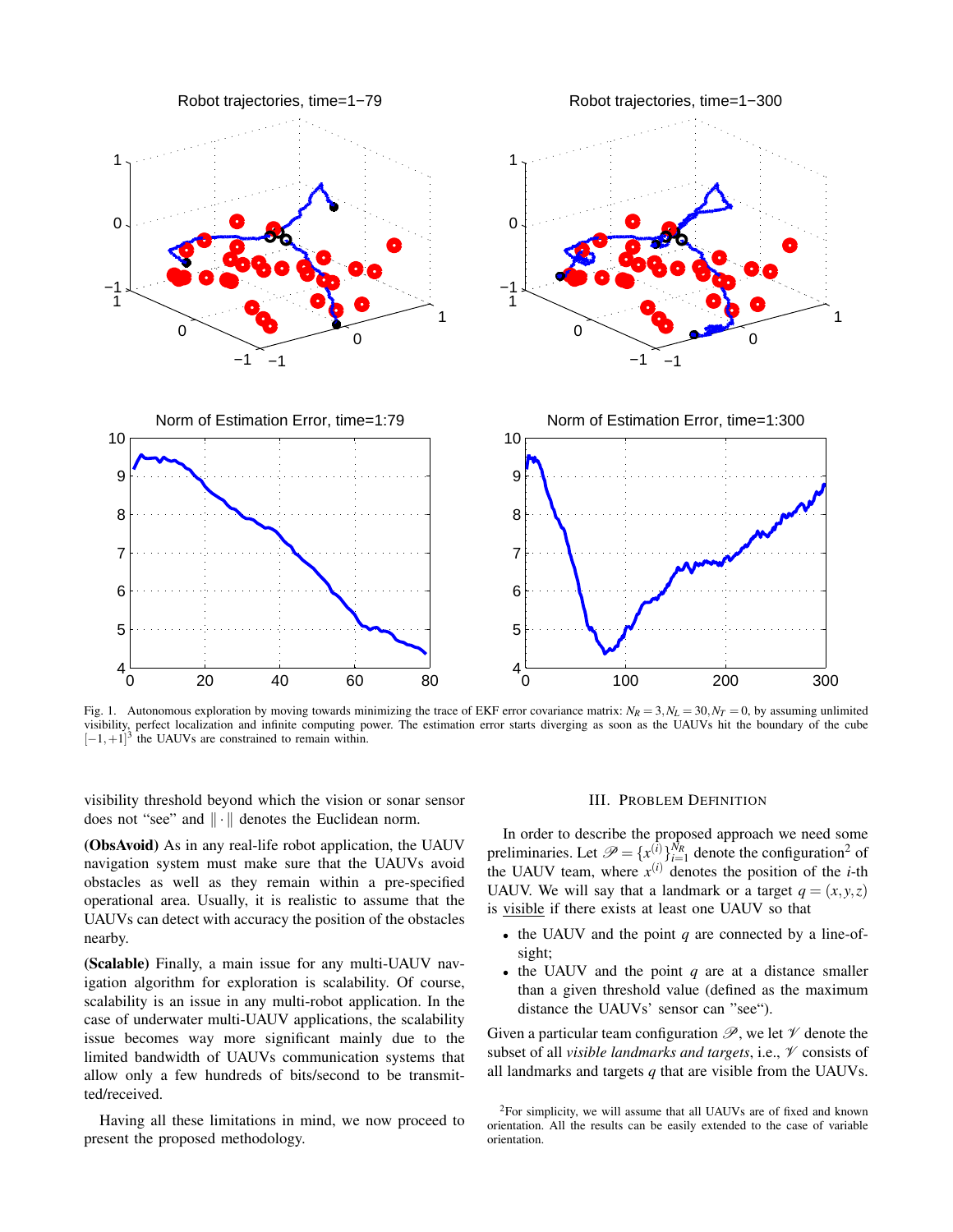Also, for any landmark or target  $q = (x, y, z)$ , let  $\hat{q}$  denote its estimate as produced by SLAM-TT. We will say that the landmark or the target  $q$  is currently accurately-estimated, if the normed-error  $||q - \hat{q}||$  is below a certain accuracy threshold. We will denote with  $\mathscr A$  the set of all landmarks and targets that are currently accurately-estimated. Please note that in case a landmark becomes accurately-estimated then it wil remain accurately-estimated thereafter (i.e., it remains within  $\mathscr A$  thereafter); however, this is not true for a moving target which may belong to  $\mathscr A$  at some point and then leave this subset later.

By using the above definitions, we introduce the following<sup>3</sup> *active exploration cost criterion*:

$$
J(\mathscr{P}) = \int_{q \in \mathscr{V}, q \notin \mathscr{A}} \min_{i \in \{1, ..., N_R\}} ||x^{(i)} - q||^2 dq
$$
  
+K \int\_{q \notin \mathscr{V} \cup \mathscr{A}} dq (3)

where  $K$  is a user-defined positive constant. Having the UAUV team minimizing the above criterion, is equivalent to have the UAUVs come as close as possible to those landmarks/targets that are currently visible and have not been accurately-estimated [first term in the RHS of (3)] and, concurrently moving the UAUVs so that they "see" those landmarks/targets that are currently not visible and not accurately-estimated [second term in the RHS of (3)]. In other words, the first term is responsible for moving the UAUVs closer to the landmarks/targets so that they reduce the sensor noise effect and they can "see them better", while the second term is responsible for moving the UAUVs closer to landmarks/targets that "have not seen before" (or "have been poorly seen"). The constant *K* serves as a weight for giving less or more priority to one of the terms of the RHS of (3). Please note that if the UAUVs' trajectories achieve to render the value of *J* zero (or sufficiently small), then the overall active exploration mission has been successfully accomplished provided that the position of all UAUVs is accurately known.

## IV. THE COGNITIVE-BASED ADAPTIVE OPTIMIZATION APPROACH

Having defined the active exploration criterion, we will now proceed on presenting the proposed algorithm for autonomously navigating the UAUVs towards minimizing such a criterion. The algorithm to be used is based on the so called Cognitive-based Adaptive Optimization (CAO) approach originated in the references [10], [11], [12], The version of the CAO algorithm used within the proposed approach takes the same form as the one of [8], [9] and is a an extension of the original CAO version of presented and analyzed in [11], [12]. The main difference is that the work of [8], [9] extended the CAO approach of [11], [12] so that it efficiently takes care of the various constraints of the type (ObsAvoid). Below, we provide the main details of the CAO algorithm as employed in the framework of the active exploration problem.

We start by noticing that the active exploration criterion (3) is a function of the UAUVs positions, i.e.,

$$
J_k = \mathscr{J}\left(x_k^{(1)}, \ldots, x_k^{(N_R)}\right) \tag{4}
$$

where  $k = 0, 1, 2, \ldots$  denotes the time-index,  $J_k$  denotes the value of the active exploration criterion at the *k*-th timestep,  $x_k^{(1)}$  $x_k^{(1)}, \ldots, x_k^{(N_R)}$  denote the position vectors of the UAUVs  $1, \ldots, N_R$ , respectively, and  $\mathcal{J}$  is a nonlinear function which depends – apart from the UAUVs positions – on the particular environment where the UAUVs live (e.g., position of landmarks/targets).

Due to the dependence of the function  $\mathscr J$  on the particular environment characteristics, the *explicit form of the function* J *is not known* in practical situations; as a result, standard optimization algorithms (e.g., steepest descent) are not applicable to the problem in hand. However, in most practical cases, like the one treated in this paper, the current value of the active exploration criterion can be estimated from the UAUVs sensor measurements. In other words, at each timestep  $k$ , an estimate of  $J_k$  is available through UAUVs sensor measurements,

$$
J_k^n = \mathscr{J}\left(x_k^{(1)}, \dots, x_k^{(N_R)}\right) + \xi_k \tag{5}
$$

where  $J_k^n$  denotes the estimate of  $J_k$  and  $\xi_k$  denotes the noise introduced in the estimation of  $J_k$  due to the presence of noise in the UAUVs sensors. Please note that, although it is natural to assume that the noise sequence  $\xi_k$  is a stochastic *zero-mean* signal, it is not realistic to assume that it satisfies the typical Additive White Noise Gaussian (AWNG) property even if the UAUVs sensor noise is AWNG: as  $\mathscr J$  is a nonlinear function of the UAUVs positions (and thus of the UAUVs sensor measurements), the AWNG property is typically lost.

Apart from the problem of dealing with a criterion for which an explicit form is not known but only its noisy measurements are available at each time, efficient UAUV navigation algorithms have additionally to deal with the problem of restricting the UAUVs positions so that obstacle avoidance constraints are met. In other words, at each timeinstant *k*, the vectors  $x_k^{(i)}$  $k_k^{(i)}$ ,  $i = 1, ..., N_R$  should satisfy a set of constraints which, in general, can be represented as follows:

$$
\mathscr{C}\left(x_k^{(1)},\ldots,x_k^{(N_R)}\right) \le 0\tag{6}
$$

where  $\mathscr C$  is a set of nonlinear functions of the UAUVs positions. As in the case of  $\mathscr{J}$ , the function  $\mathscr{C}$  depends on the particular environment characteristics (e.g., location of obstacles, terrain morphology) and an explicit form of this function may be not known in many practical situations; however, it is natural to assume that the active exploration

<sup>&</sup>lt;sup>3</sup>Please note that the subset  $\mathscr A$  cannot be calculated in real-life as its calculation requires knowledge of the true landmark/target positions. However, in practice the subset  $\mathscr A$  can be estimated with high accuracy from e.g., the EKF error covariance matrix (e.g., if all three elements of the diagonal of the EKF error covariance matrix that correspond to a particular landmark/target are below a certain accuracy threshold, then this landmark/target belongs to  $\mathscr A$ ). Similarly the term  $\int_{q \notin \mathscr V \cup \mathscr A} dq$  cannot be computed in practice as this term involves those landmarks/targets that are invisible. This problem can be overcome by noticing that  $\int_{q \notin \mathcal{V} \cup \mathcal{A}} dq =$ <br> $\int_{\mathcal{A}} dq - \int_{\mathcal{A} \in \mathcal{V} \cup \mathcal{A}} dq$  and the integral  $\int_{\mathcal{A}} dq$  is constant.  $\int_q dq - \int_{q \in \mathcal{V} \cup \mathcal{A}} dq$  and the integral  $\int_q dq$  is constant.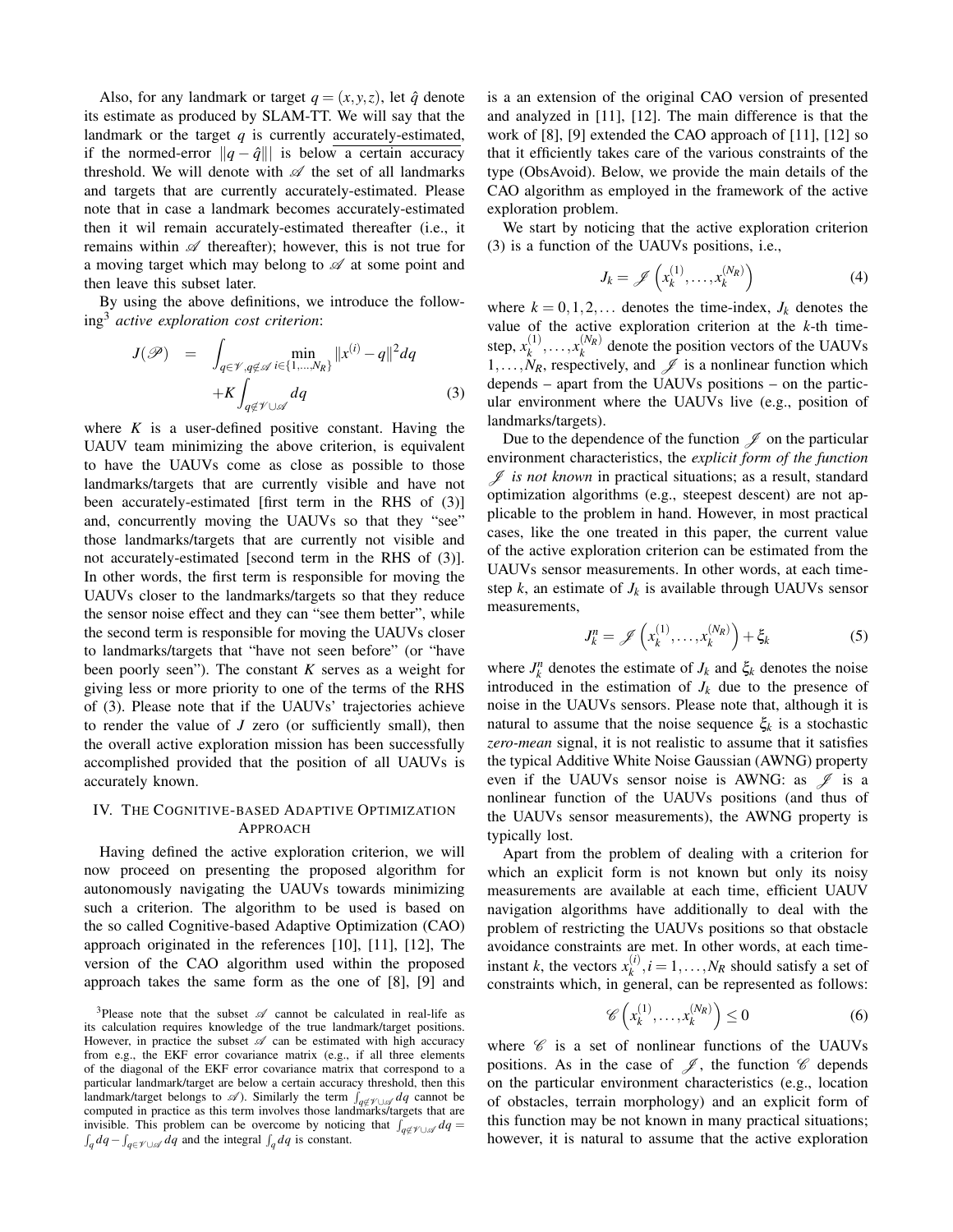algorithm is provided with information whether a particular selection of UAUVs positions satisfies or violates the set of constraints (6).

Given the mathematical description presented above, the active exploration problem can be mathematically described as the problem of moving  $x_k^{(1)}$  $x_k^{(1)}, \ldots, x_k^{(N_R)}$  to a set of positions that solves the following constrained optimization problem:

$$
\begin{array}{ll}\n\text{minimize} & (4) \\
\text{subject to} & (6).\n\end{array} \tag{7}
$$

As already noticed, the difficulty in solving, in real-time and in real-life situations, the constrained optimization problem (7) lies in the fact that explicit forms for the functions  $\mathscr I$ and  $\mathscr C$  are not available. To circumvent this difficulty, the CAO approach, appropriately modified to be applicable to the problem in hand, is adopted. Indeed this algorithm is capable of efficiently dealing with optimization problems for which the explicit forms of the objective function and constraints are not known, but noisy measurements/estimates of these functions are available at each time-step. In the following, we describe the CAO approach as applied to the multi-robot coverage problem described above.

As a first step, the CAO approach makes use of function approximators for the estimation of the unknown objective function  $\mathscr J$  at each time-instant *k* according to

$$
\hat{J}_k\left(x_k^{(1)},\ldots,x_k^{(N_R)}\right) = \vartheta_k^{\tau}\phi\left(x_k^{(1)},\ldots,x_k^{(N_R)}\right). \tag{8}
$$

Here  $\hat{J}_k\left(x_k^{(1)}\right)$  $\left(\begin{matrix}1\\ k\end{matrix}\right), \ldots, \left(\begin{matrix}N_R\end{matrix}\right)$  denotes the approximation/ estimation of  $\mathscr J$  generated at the *k*-th time-step,  $\phi$  denotes the nonlinear vector of *L regressor terms*,  $\vartheta_k$  denotes the vector of *parameter estimates* calculated at the *k*-th time-instant and *L* is a positive user-defined integer denoting the *size* of the function approximator (8). The vector  $\phi$  of regressor terms must be chosen so that it is a universal approximator, such as polynomial approximators, radial basis functions, kernelbased approximators, etc.

The parameter estimation vector  $\theta_k$  is calculated according to

$$
\vartheta_k = \operatorname*{argmin}_{\vartheta} \frac{1}{2} \sum_{\ell=\ell_k}^{k-1} \left( J_{\ell}^n - \vartheta^{\tau} \phi \left( x_{\ell}^{(1)}, \ldots, x_{\ell}^{(N_R)} \right) \right)^2 \quad (9)
$$

where  $\ell_k = \max\{0, k - L - T_h\}$  with  $T_h$  being a user-defined nonnegative integer. Standard least-squares optimization algorithms can be used for the solution of (9).

As soon as the estimator  $\hat{J}_k$  is constructed according to (8), (9), the set of new UAUVs positions is selected as follows: firstly, a set of *N* candidate UAUVs positions is constructed  $according to<sup>4</sup>$ 

$$
x_k^{i,j} = x_k^{(i)} + \alpha_k \zeta_k^{i,j}, i \in \{1, \dots, N_R\}, j \in \{1, \dots, N\},\qquad(10)
$$

<sup>4</sup>According to [11], [12] it suffices to choose *N* to be any positive integer larger or equal to  $2\times$  [the number of variables being optimized by CAO]. In our case the variables optimized are the robot positions  $x_k^{(1)}, \ldots, x_k^{(N_R)}$  and thus it suffices for *N* to satisfy  $N \ge 2N_R \times \dim(x_k^{(i)})$ .

where  $\zeta_k^{i,j}$  $\frac{u_{k,l}}{k}$  is a zero-mean, unity-variance random vector with dimension equal to the dimension of  $x_k^{(i)}$  $\alpha_k^{(i)}$  and  $\alpha_k$  is a positive real sequence which satisfies the conditions:

$$
\lim_{k \to \infty} \alpha_k = 0, \quad \sum_{k=1}^{\infty} \alpha_k = \infty, \quad \sum_{k=1}^{\infty} \alpha_k^2 < \infty. \tag{11}
$$

Among all *N* candidate new positions  $x_k^{1,j}$  $x_k^{(1)}$ ,  $\dots$ ,  $x_k^{N_R}$ , *j*, the ones that correspond to non-feasible positions – i.e., the ones that violate the constraints (6) – *are neglected* and then the new UAUVs positions are calculated as follows:

$$
\begin{bmatrix} x_{k+1}^{(1)}, \dots, x_{k+1}^{(N_R)} \end{bmatrix} = \operatorname*{argmin}_{\substack{j \in \{1, \dots, N\} \\ x_k^{i,j} \text{ not neglected}}} \hat{f}_k \left( x_k^{1,j}, \dots, x_k^{N_R,j} \right)
$$

The idea behind the above logic is simple: at each timeinstant a set of many candidate new UAUVs positions is generated. The candidate, among all feasible ones, that provides the best estimated value  $\hat{J}_k$  of the coverage criterion is selected as the new set of UAUVs positions. The random choice for the candidates is essential and crucial for the efficiency of the algorithm, as such a choice guarantees that  $\hat{J}_k$  is a reliable and accurate estimate for the unknown function  $\mathcal{J}$ ; see [11], [12] for more details. On the other hand, the choice of a slowly decaying sequence  $\alpha_k$ , a typical choice of adaptive gains in stochastic optimization algorithms is essential for filtering out the effects of the noise term  $\xi_k$ [cf. (5)]. The next theorem summarizes the properties of the CAO algorithm described above; the proof can be found in [9].

*Theorem 1:* Let  $x^{(1^*)}, \ldots, x^{(N_R^*)}$  denote any – local – minimum of the constrained optimization problem (7). Let  $N \geq$  $2N_R \times \dim \left( x_k^{(i)} \right)$  $\begin{pmatrix} i \\ k \end{pmatrix}$  and, moreover, the vector  $\phi$  satisfy the Universal Approximation Property. Assume also that the functions  $\mathscr{J}, \mathscr{C}$  are either continuous or discontinuous with a finite number of discontinuities. Then, the CAO-based multi-UAUV exploration algorithm as described above guarantees that the UAUVs positions  $x_k^{(1)}$  $x_k^{(1)}, \ldots, x_k^{(N_R)}$  will converge to one of the local minima  $x^{(1^*)}, \dots, x^{(N_R^*)}$  almost surely, provided that the size *L* of the regressor vector  $\phi$  is larger than a lower bound  $\bar{L}$ .

#### V. SIMULATION EXPERIMENTS

In order to test the efficiency of the proposed approach, a realistic scenario was considered by using a map of a real area. The area (located in Zrich, Switzerland) was mapped using a state-of-the-art visual-SLAM algorithm which tracks the pose of the camera while, simultaneously and autonomously, building an incremental map of the surrounding environment. More details regarding the extraction methodology are given in [13],[14]. The details of the simulation environment are as follows:

• The number of UAUVs is equal to  $N_R = 3$  while the number of targets is equal to  $N_T = 2$  The target trajectories are generated using a zero-acceleration model [4].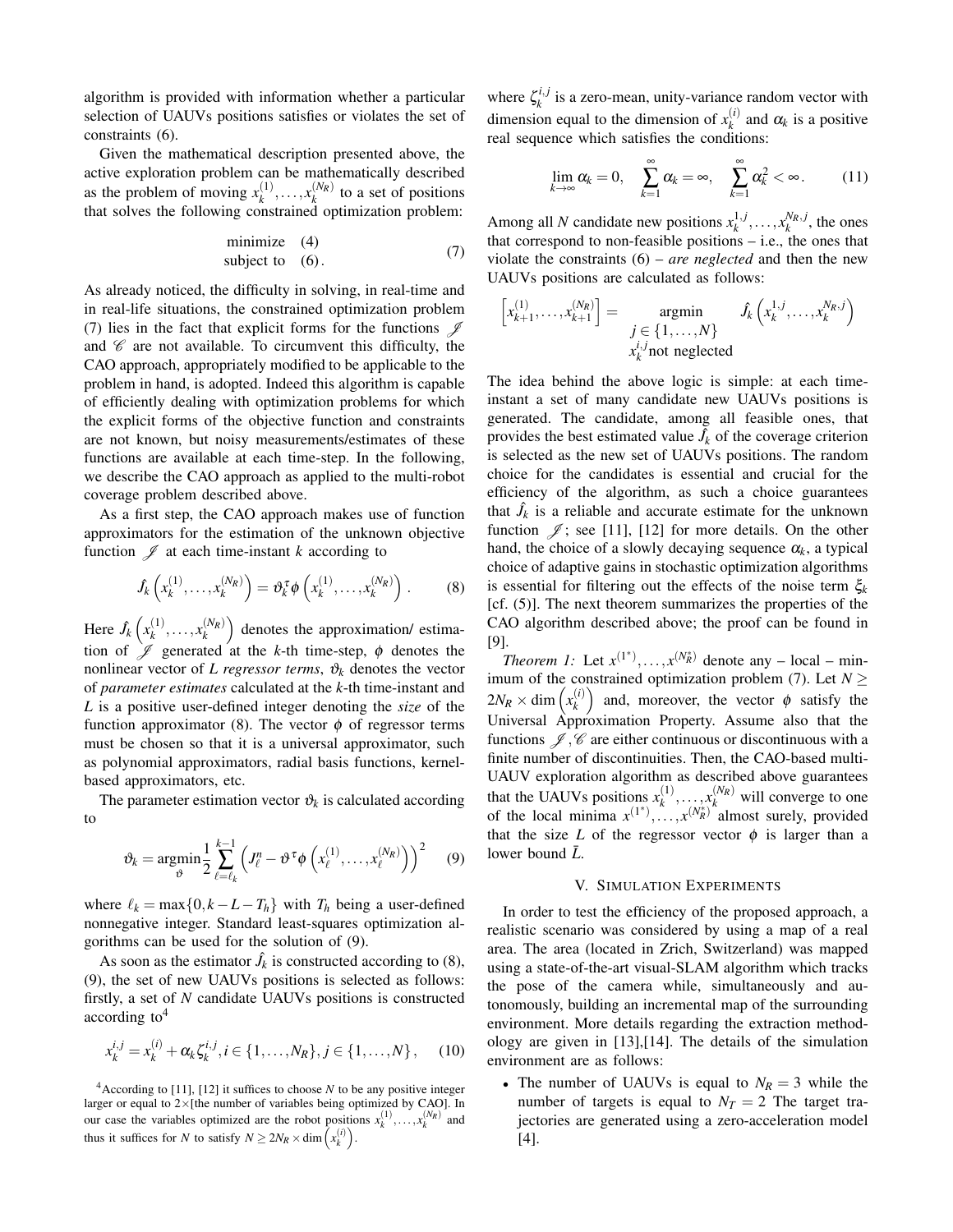- For the number of landmarks 2 different scenarios were tried. First, we consider that every point of the map is a landmark. In this case, the map includes  $N_L = 7542$ landmarks. In the second scenario, we consider that the map consists only of  $N_L = 1000$  landmarks.
- The main constraints imposed to the UAUVs are that they remain within the terrain's limits, i.e., within  $[X_{min}, X_{max}]$  and  $[Y_{min}, Y_{max}]$  in the *x*- and *y*-axes, respectively. At the same time, UAUVs remain within  $[z+d, z_{Max}]$  along the *z*-axis, in order to avoid hitting the terrain. The value of *d* was equal to 0.3.
- The UAUV-to-landmark and UAUV-to-target sensors were assumed to be range sensors concatenated by multiplicative noise as follows:

$$
y_{x-q} = \begin{cases} \text{undefined} & \text{if } ||x - q|| \geq thres \\ \text{undefined} & \text{if there is no line-of-} \\ d(x,q) + d(x,q) \xi & \text{otherwise} \end{cases}
$$
 (12)

where  $\xi$  is a Gaussian noise of variance 0.01. The visibility thresholds were set equal to 0.4 for the UAUVto-landmark sensors and infinite for the UAUV-to-target sensors. Also, a line-of-site between the UAUV and a landmark/target/another UAUV was assumed in case there is no landmark/target or another UAUV in a distance less than 0.1 from the line connecting the UAUV with the landmark/target/another UAUV.

• All UAUVs were assumed to have constant orientation which, moreover, does not have any effect on the sensing capabilities or the sensor model (12). Moreover and for simplicity a simple linear model for the UAUV dynamics was assumed, and no effect from external disturbances (e.g., currents or turbulences) was considered.

Figures 2 and 3 exhibit some 2D and 3D, respectively, snapshots of a particular simulation experiment.

In the case of 2D representation, the UAUV are illustrated as gray circles while targets are depicted as yellow squares. In the initial state, Time  $= 0$ , the map is depicted with red color. This implies that no landmark have been estimated. During a next time step,  $Time = 62$ , some red spots disappear, and the map shows up, as height map. Additionally, one can distinguish some points in green color, describing the map positions that currently visible but are non-accurately estimated. When Time  $= 96$  only 2432/7542 landmarks are not estimated and finally, when Time  $= 500$  only 3.09% of the map is still unknown.

Similarly, in 3D representation, the black landmarks correspond to the completely unknown ones, the red one describe the visible but non-accurately estimated landmarks while the green ones correspond to the ones that are estimated.

The proposed algorithm is compared against the case of a purely random algorithm (i.e., the next UAUV positions are randomly chosen by making sure that the trajectories do not violate any of the obstacle avoidance, maximum speed, etc, constraints). 10 different sets of simulation experiments for each of the scenarios that we examine  $(N_L = 7542$  and



Fig. 2. 2D representation of the autonomous exploration using CAO:  $N_R$  = 3,  $N_L = 7542$ ,  $N_T = 2$ .

 $N_L$  = 1000) were executed and Figures 4 and 5 demonstrate the results. Four different evaluation criteria are used: (sum of) ERROR: the integral of the norm of estimation error during the overall mission (i.e., from  $t = 0$  to  $t = 500$ ); (sum of) Cost Function: the integral of  $J(t)$  during the overall mission (i.e., from  $t = 0$  to  $t = 500$ ); Cost Function Final value: the value of the cost function *J* at  $t = 500$ ; Remaining Items: the total number of landmarks that are not accuratelyestimated at  $t = 500$ .



Fig. 4. Autonomous exploration using CAO and Random trajectories:  $N_R = 3$ ,  $N_L = 7542$ ,  $N_T = 2$ . Comparison of different evaluation criteria for 10 different experiments.

The experimental results clearly exhibits the superiority of the proposed approach. The CAO-based multi-UAUV exploration achieves to estimate accurately most of the landmarks. Conclusions are reinforced by observing Figure 6 which describes the norm of estimation error for the 2 methods we are comparing in the case that  $N_L = 7542$ .

Concluding, it is very important to highlight that as we increase the number of landmarks, the performance of the purely random algorithm decrease. At the same time, the performance of the proposed method tends to remain stable.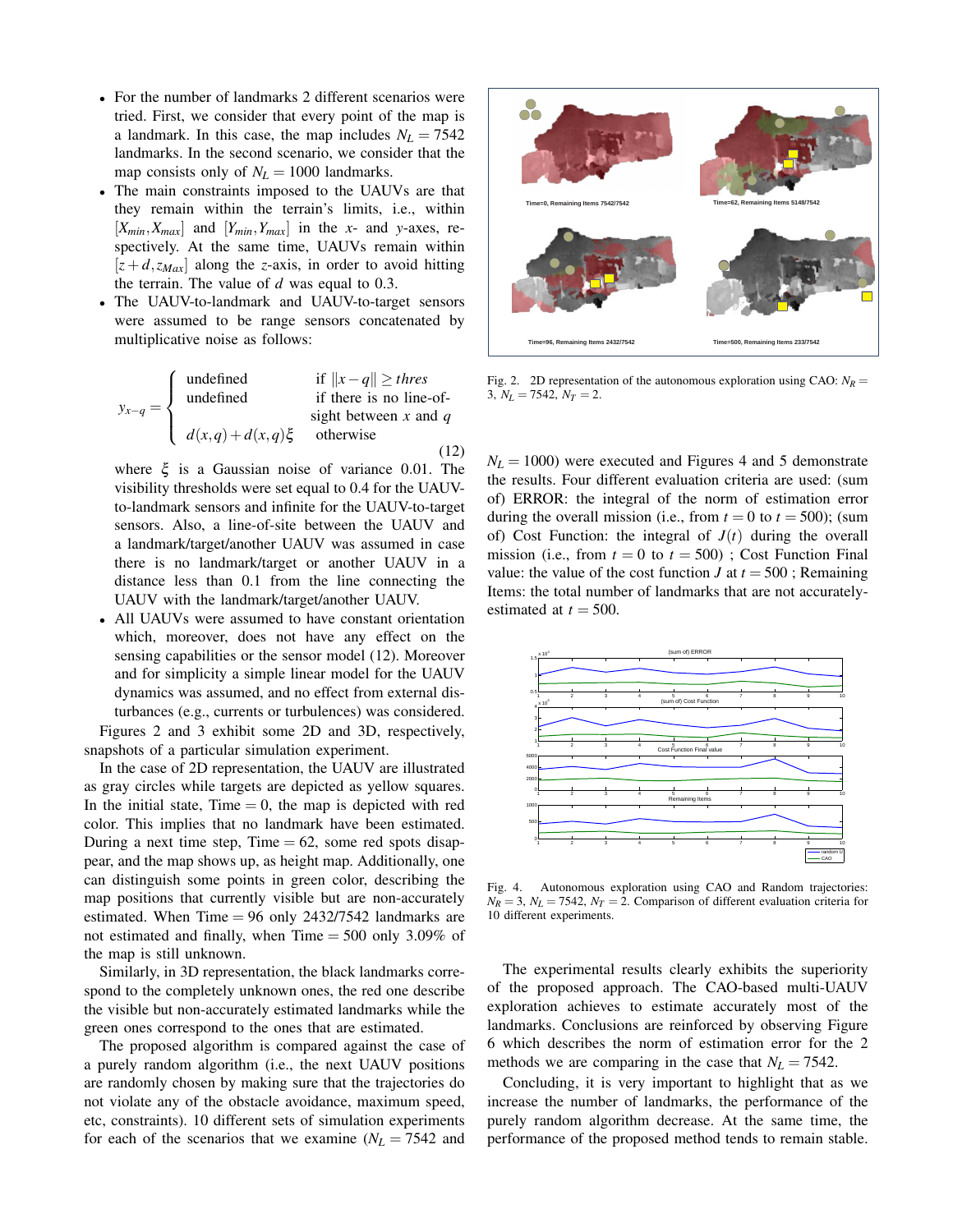

Fig. 3. 3D representation of the autonomous exploration using CAO:  $N_R = 3$ ,  $N_L = 7542$ ,  $N_T = 2$ . UAUV trajectories are illustrated using blue curves while target trajectories are depicted using yellow curves.



Fig. 5. Autonomous exploration using CAO and Random trajectories:  $N_R = 3$ ,  $N_L = 1000$ ,  $N_T = 2$ . Comparison of different evaluation criteria for 10 different experiments.

## VI. CONCLUSIONS

Current multi-UAUV systems are far from being capable of fully autonomously taking over real-life complex situation-awareness operations. As such operations require advanced reasoning and decision-making abilities, current designs have to heavily rely on human operators. In this paper, we presented a new approach that is capable to efficiently and fully-autonomously navigate a team of UAUVs when deployed in exploration of unknown static and dynamic envi-



Fig. 6. Autonomous exploration using CAO and Random trajectories:  $N_R = 3$ ,  $N_L = 7542$ ,  $N_T = 2$ . Norm of Estimation Error.

ronments towards providing accurate static/dynamic maps of the environment. Realistic simulation experiments exhibited the efficiency of the proposed approach.

### **REFERENCES**

- [1] G. Dissanayake, P. M. Newman, S. Clark, H. F. Durrant-Whyte, and M. Csorba, "A solution to the simultaneous localization and map building (slam) problem," *IEEE Transactions on Robotics*, vol. 17, no. 3, pp. 229–241, 2001.
- [2] E. D. Nerurkar and S. I. Roumeliotis, "Power-slam: a linearcomplexity, anytime algorithm for slam," *I. J. Robotic Res.*, vol. 30, no. 6, pp. 772–788, 2011.